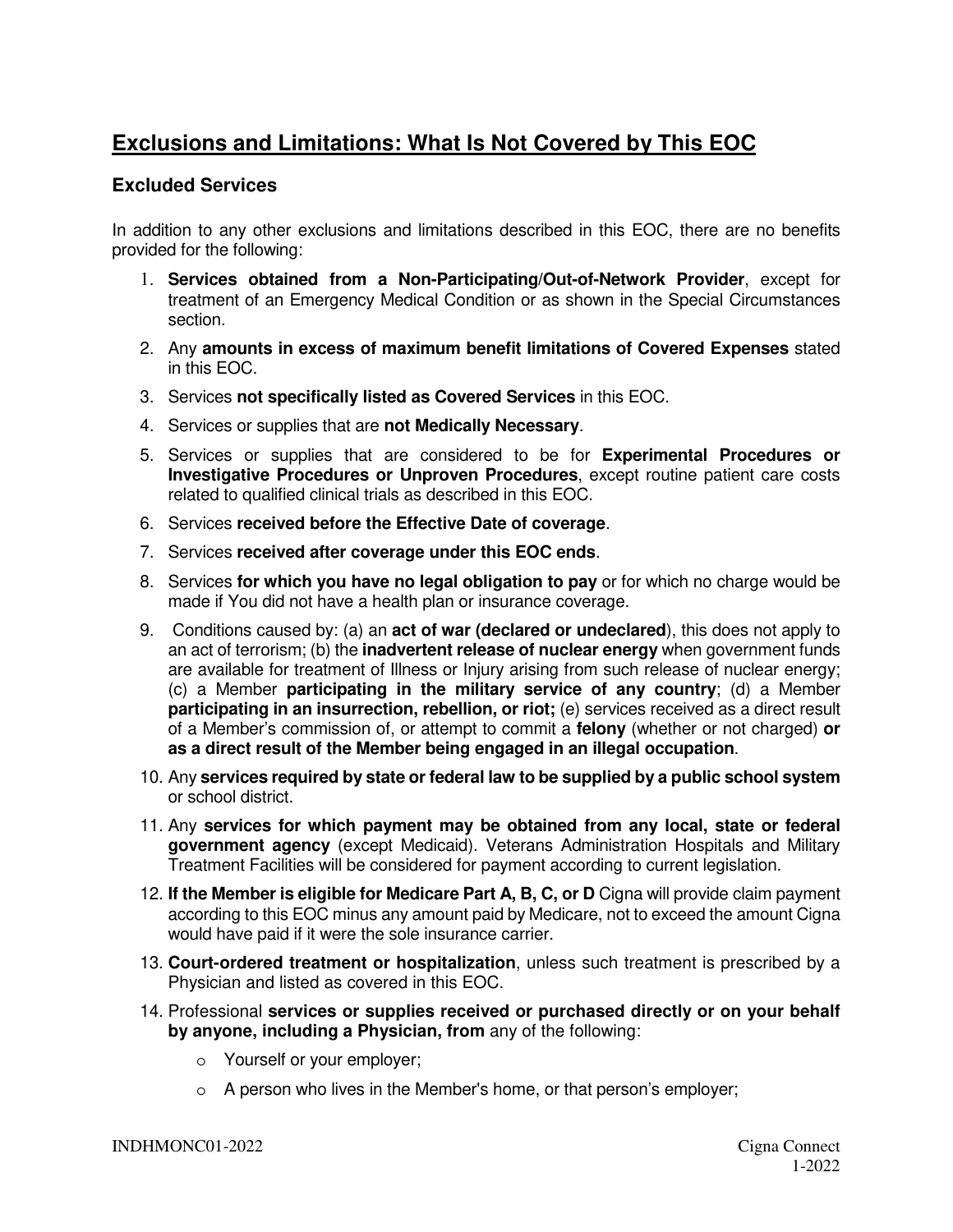- $\circ$  A person who is related to the Member by blood, marriage or adoption, or that person's employer; or.
- o A facility or health care professional that provides remuneration to You, directly or indirectly, or to an organization from which you receive, directly or indirectly, remuneration.
- 15. Services of a Hospital emergency room **for any condition that is not an Emergency Medical Condition** as defined in this EOC.
- 16. **Custodial Care, including but not limited to rest cures; infant, child or adult day care, including geriatric day care**.
- 17. **Private duty nursing** except when provided as part of the home health care services or Hospice Services benefit or when deemed Medically Necessary. Private duty nursing will not be excluded in an inpatient setting, if skilled nursing is not available.
- 18. Inpatient room and board **Charges in connection with a Hospital stay primarily for environmental change or physical therapy.**
- 19. Services received during **an inpatient stay when the stay is primarily related to**  behavioral, social maladjustment, lack of discipline or other antisocial actions which are not specifically the result of a Mental Health Disorder.
- 20. **Complementary and alternative medicine services, including but not limited to**: massage therapy; animal therapy, including but not limited to equine therapy or canine therapy; art therapy; meditation; visualization; acupuncture; acupressure; reflexology; rolfing; light therapy; aromatherapy; music or sound therapy; dance therapy; sleep therapy; hypnosis; energy-balancing; breathing exercises; movement and/or exercise therapy including but not limited to yoga, pilates, tai-chi, walking, hiking, swimming, golf; and any other alternative treatment as defined by the National Center for Complementary and Alternative Medicine (NCCAM) of the National Institutes of Health. Services specifically listed as covered under "Rehabilitative Therapy" and "Habilitative Therapy" are not subject to this exclusion.
- 21. Any services or supplies **provided by or at a place for the aged, a nursing home, or any facility** a significant portion of the activities of which include rest, recreation, leisure, or any other services that are not Covered Services.
- 22. **Assistance in activities of daily living**, including but not limited to: bathing, eating, dressing, or other Custodial Care, self-care activities or homemaker services, and services primarily for rest, domiciliary or convalescent care.
- 23. **Services performed by unlicensed practitioners** or services which do not require licensure to perform, for example meditation, breathing exercises, guided visualization.
- 24. Inpatient room and board **Charges in connection with a Hospital stay primarily for diagnostic tests** which could have been performed safely on an outpatient basis.
- 25. **Services which are self-directed** to a free-standing or Hospital-based diagnostic facility.
- 26. Services **ordered by a Physician or other Provider who is an employee or representative of a free-standing or Hospital-based diagnostic facility**, when that Physician or other Provider:
	- $\circ$  Has not been actively involved in your medical care prior to ordering the service, or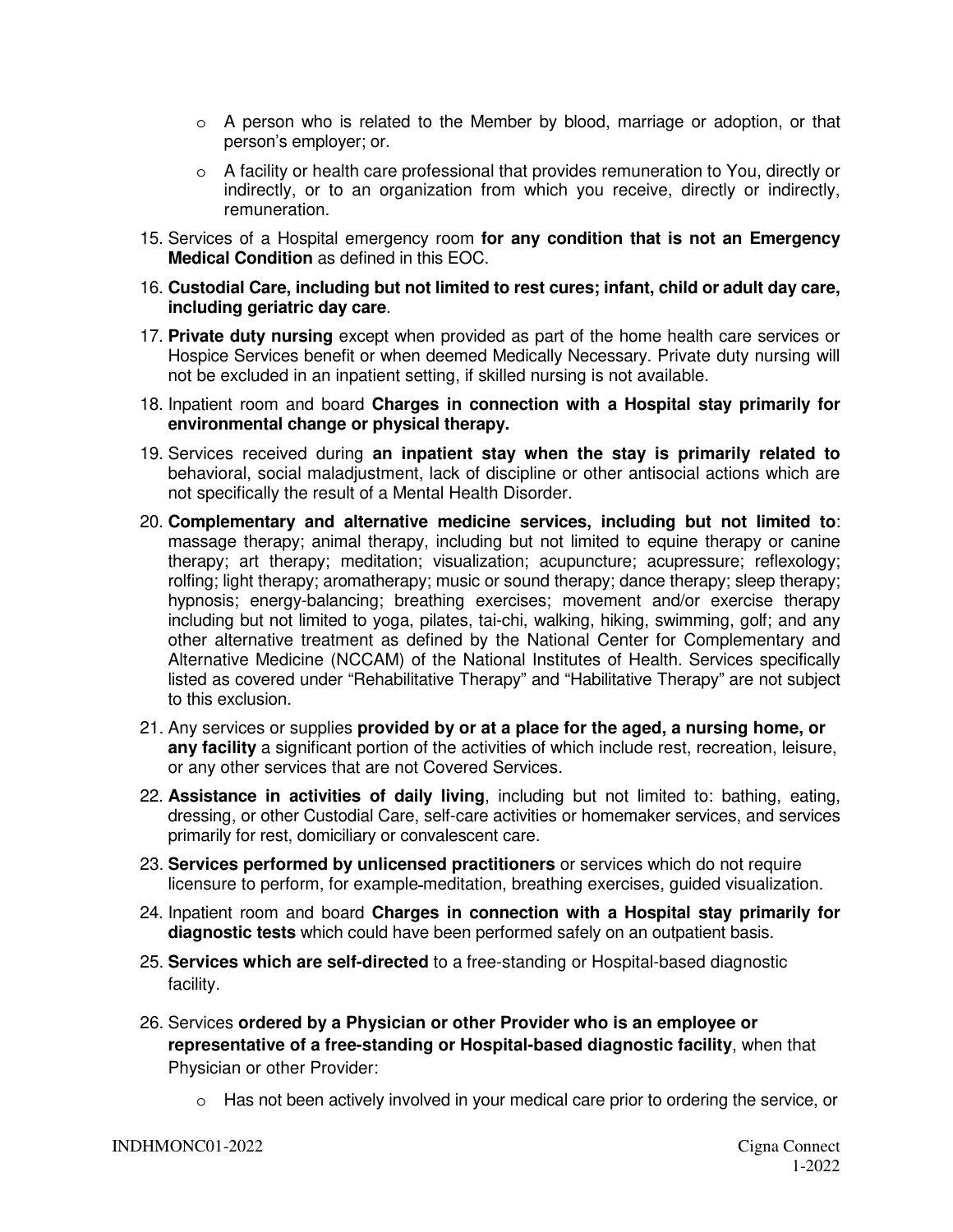$\circ$  Is not actively involved in your medical care after the service is received.

This exclusion does not apply to mammography.

- 27. **Dental services**, dentures, bridges, crowns, caps or other Dental Prostheses, extraction of teeth or treatment to the teeth or gums, except as specifically provided in this EOC.
- 28. **Orthodontic Services**, braces and other orthodontic appliances including orthodontic services for Temporomandibular Joint Dysfunction, except as specifically provided in this EOC.
- 29. **Dental Implants**: Dental materials implanted into or on bone or soft tissue or any associated procedure as part of the implantation or removal of dental implants.
- 30. **Any services covered under both this medical plan and an accompanying exchange**certified pediatric dental plan, and reimbursed under the dental plan, will not be reimbursed under this plan.
- 31. **Routine hearing tests** except as provided under Preventive Care.
- 32. **Genetic screening;** except for the testing for the occurrence of BRCA gene (breast cancer related genetic marker) under federal preventative care for women, or preimplantations genetic screening: general population-based genetic screening is a testing method performed in the absence of any symptoms or any significant, proven risk factors for genetically linked inheritable disease
- 33. **Gene Therapy**, including but not limited to, the cost of the Gene Therapy product, and any medical, surgical, professional and facility services directly related to the administration of the Gene Therapy product.
- 34. **Optometric services**, eye exercises including orthoptics, eyeglasses, contact lenses, routine eye exams, and routine eye refractions, except for the first pair of contact lenses for treatment of keratoconus or post cataract surgery and as specifically stated in this EOC under Pediatric Vision.
- 35. An **eye surgery solely for the purpose of correcting refractive defects** of the eye, such as near-sightedness (myopia), astigmatism and/or farsightedness (presbyopia).
- 36. **Cosmetic surgery, therapy** or other services for beautification, to improve or alter appearance or self-esteem or to treat psychological or psychosocial complaints regarding one's appearance. This exclusion does not apply to Reconstructive Surgery to restore a bodily function or to correct a deformity caused by Injury or congenital defect of a Newborn, foster or adopted child, or for Medically Necessary Reconstructive Surgery performed to restore symmetry incident to a mastectomy or lumpectomy.
- 37. **Aids or devices that assist with nonverbal communication**, including but not limited to communication boards, prerecorded speech devices, laptop computers, desktop computers, Personal Digital Assistants (PDAs), Braille typewriters, visual alert systems for the deaf and memory books except as specifically stated in this EOC.
- 38. **Non-Medical counseling or ancillary services**, including but not limited to: education, training, vocational rehabilitation, behavioral training, biofeedback, neurofeedback, employment counseling, back school, return to work services, work hardening programs, driving safety, and services, training, educational therapy or other non-medical ancillary services for learning disabilities and developmental delays, **except** as otherwise stated in this EOC.

INDHMONC01-2022 Cigna Connect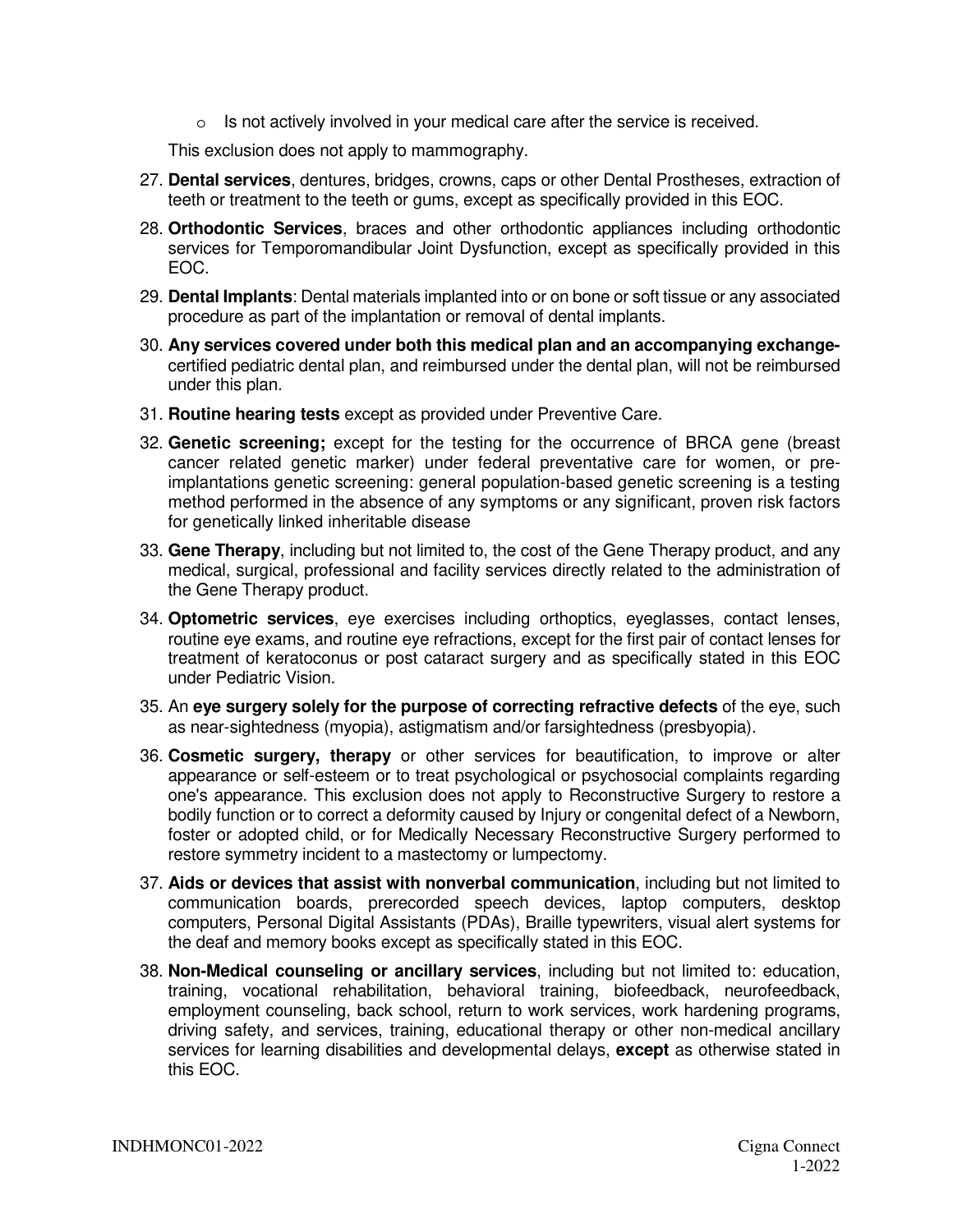- 39. **Services and procedures for** redundant skin surgery including abdominoplasty/panniculectomy (except treatment of congenital anomaly), removal of skin tags, craniosacral/cranial therapy, applied kinesiology, prolotherapy and extracorporeal shock wave lithotripsy (ESWL) for musculoskeletal and orthopedic conditions, macromastia or gynecomastia; rhinoplasty, blepharoplasty, **regardless of clinical indications.**
- 40. Procedures, surgery or treatments to **change characteristics of the body** to those of the opposite sex unless such services are deemed Medically Necessary or otherwise meet applicable coverage requirements.
- 41. All services related to In-vitro fertilization, gamete intrafallopian transfer (GIFT), zygote intrafallopian transfer (ZIFT) including, but not limited to, all tests, consultations, examinations, medications, invasive, medical, laboratory or surgical procedures including sterilization reversals, except as specifically stated in this EOC.
- 42. **Cryopreservation** of sperm or eggs, or storage of sperm for artificial insemination (including donor fees).
- 43. Fees associated with the **collection or donation of blood or blood products**, except for autologous donation in anticipation of scheduled services where in the utilization review Physician's opinion the likelihood of excess blood loss is such that transfusion is an expected adjunct to surgery.
- 44. Blood administration **for the purpose of general improvement in physical condition.**
- 45. **Orthopedic shoes** (except when joined to Braces), shoe inserts, foot orthotic devices.
- 46. **External and internal power enhancements** or power controls for prosthetic limbs and terminal devices.
- 47. **Myoelectric prostheses** peripheral nerve stimulators.
- 48. **Electronic prosthetic limbs or appliances** unless Medically Necessary, when a lesscostly alternative is not sufficient.
- 49. **Prefabricated foot Orthoses**.
- 50. **Cranial banding/cranial orthoses/other similar devices**, except when used postoperatively for synostotic plagiocephaly.
- 51. **Orthosis shoes**, shoe additions, procedures for foot orthopedic shoes, shoe modifications and transfers.
- 52. **Orthoses primarily used for cosmetic** rather than functional reasons.
- 53. **Non-foot Orthoses**, except **only** the following non-foot orthoses are covered when Medically Necessary:
	- o Rigid and semi-rigid custom fabricated Orthoses;
	- o Semi-rigid pre-fabricated and flexible Orthoses; and
	- o Rigid pre-fabricated Orthoses, including preparation, fitting and basic additions, such as bars and joints.
- 54. Services primarily for **weight reduction or treatment of obesity, except bariatric services for morbid obesity**, or any care which involves weight reduction as a main method for treatment. This includes surgery, even if the Member has other health conditions that might be helped by a reduction of weight, or any program, product or medical treatment for weight reduction or any expenses of any kind to treat weight control or weight reduction.